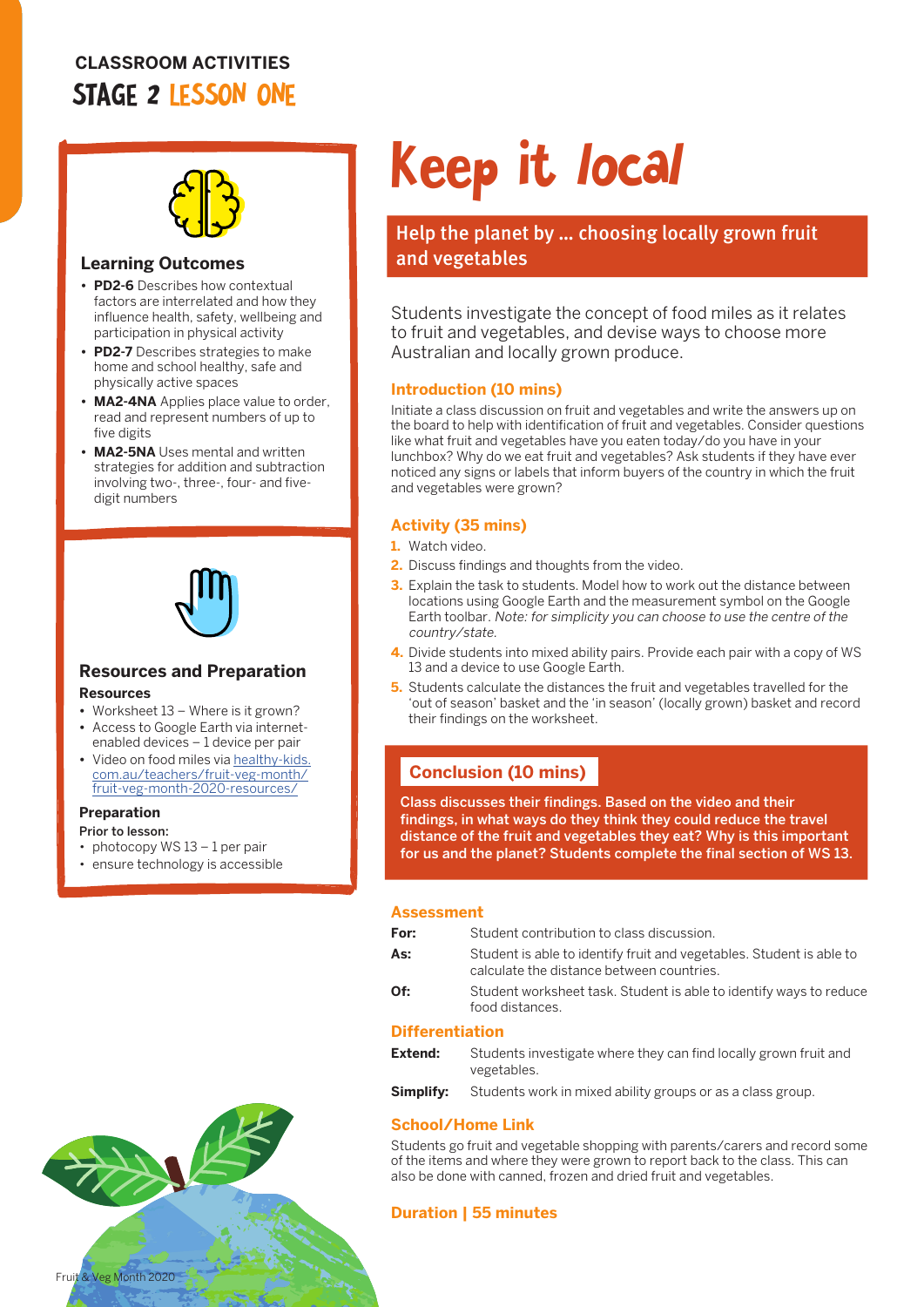Work out how many kilometres the fruit and vegetables in these shopping baskets have travelled. Use Google Earth and write your answers in the space provided.

## **Out of season basket**

All of these items are out of season and have been imported from overseas.



Total kilometres this basket of fruit and vegetables travelled =